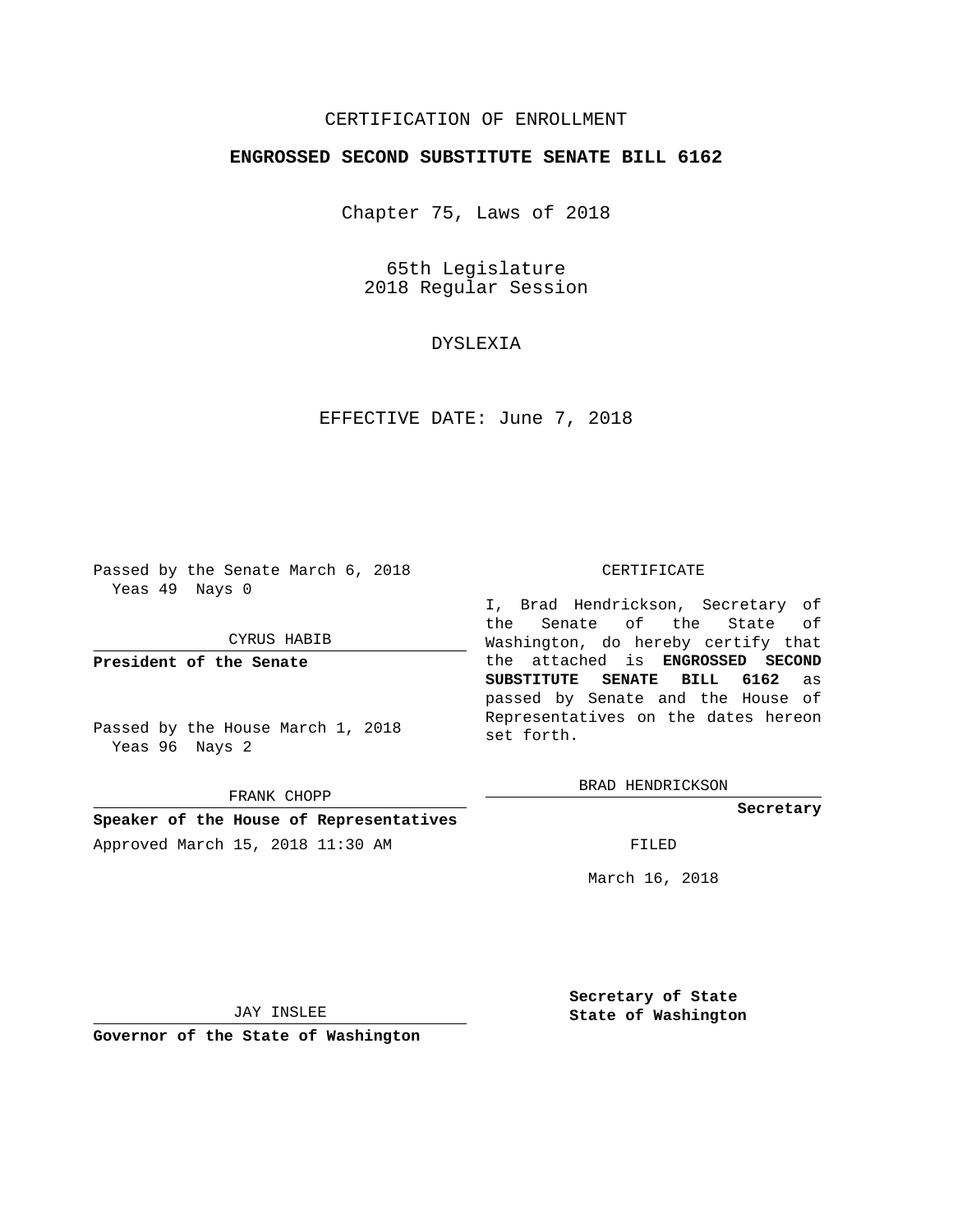### **ENGROSSED SECOND SUBSTITUTE SENATE BILL 6162**

AS AMENDED BY THE HOUSE

Passed Legislature - 2018 Regular Session

# **State of Washington 65th Legislature 2018 Regular Session**

**By** Senate Ways & Means (originally sponsored by Senators Zeiger, Wellman, Palumbo, and Mullet)

READ FIRST TIME 02/06/18.

 AN ACT Relating to defining dyslexia as a specific learning disability and requiring early screening for dyslexia; amending RCW 28A.165.035 and 28A.710.040; adding new sections to chapter 28A.320 RCW; adding new sections to chapter 28A.300 RCW; and providing an 5 expiration date.

BE IT ENACTED BY THE LEGISLATURE OF THE STATE OF WASHINGTON:

 NEW SECTION. **Sec. 1.** A new section is added to chapter 28A.320 8 RCW to read as follows:

 For the purposes of sections 2 through 6 of this act, "dyslexia" means a specific learning disorder that is neurological in origin and that is characterized by unexpected difficulties with accurate or fluent word recognition and by poor spelling and decoding abilities that are not consistent with the person's intelligence, motivation, and sensory capabilities. These difficulties typically result from a deficit in the phonological components of language that is often unexpected in relation to other cognitive abilities. In addition, the difficulties are not typically a result of ineffective classroom instruction. Secondary consequences may include problems in reading comprehension and reduced reading experience that can impede growth 20 of vocabulary and background knowledge.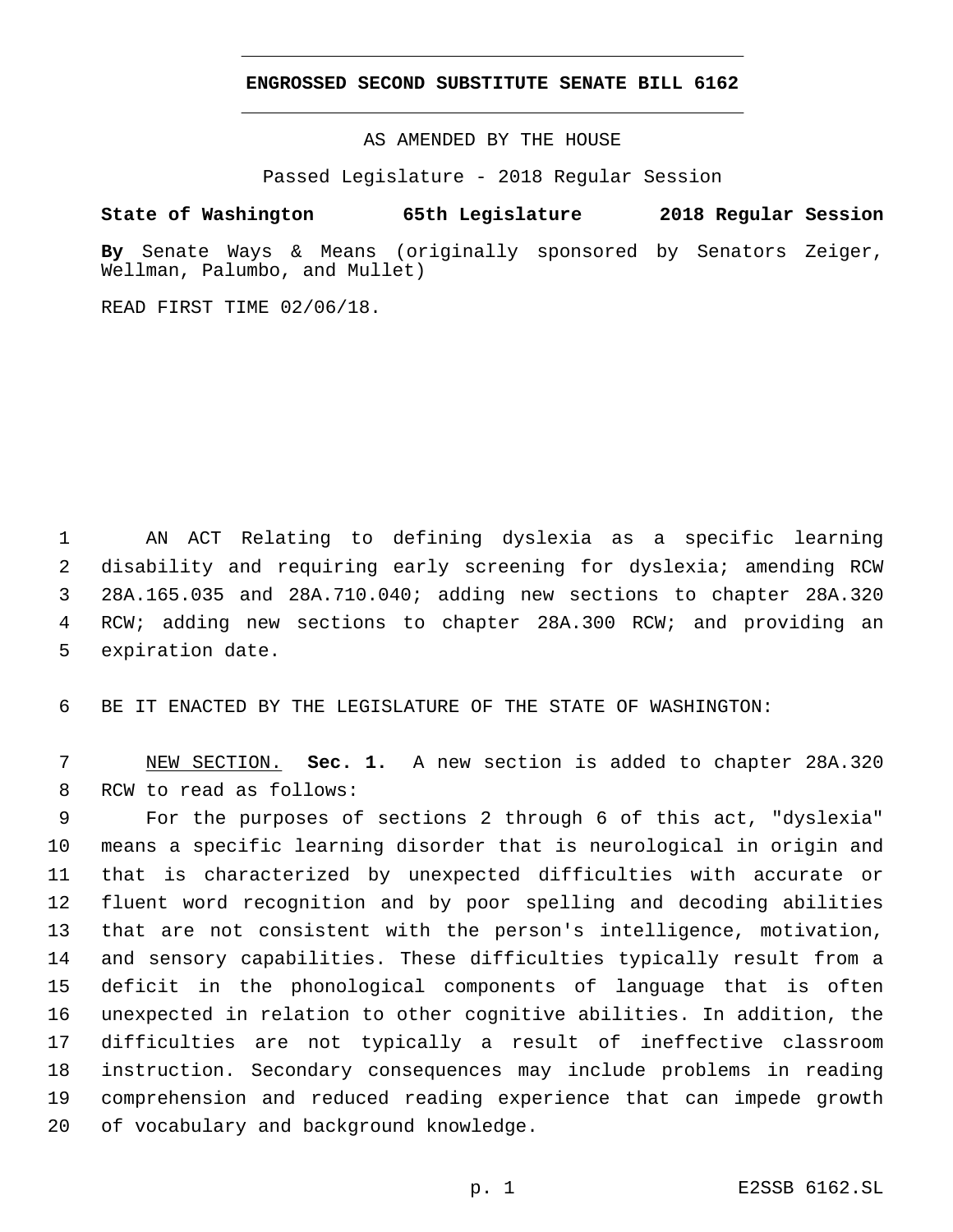NEW SECTION. **Sec. 2.** A new section is added to chapter 28A.320 2 RCW to read as follows:

 (1) Beginning in the 2021-22 school year, and as provided in this section, each school district must use multitiered systems of support to provide interventions to students in kindergarten through second grade who display indications of, or areas of weakness associated with, dyslexia. In order to provide school districts with the opportunity to intervene before a student's performance falls significantly below grade level, school districts must screen students in kindergarten through second grade for indications of, or areas associated with, dyslexia as provided in this section.

 (2)(a) School districts must use screening tools and resources that exemplify best practices, as described under section 3 of this 14 act.

 (b) School districts may use the screening tools and resources identified by the superintendent of public instruction in accordance 17 with section 3 of this act.

 (3)(a) If a student shows indications of below grade level literacy development or indications of, or areas of weakness associated with, dyslexia, the school district must provide interventions using evidence-based multitiered systems of support, consistent with the recommendations of the dyslexia advisory council under section 4 of this act and as required under this subsection (3).24

 (b) The interventions must be evidence-based multisensory structured literacy interventions and must be provided by an educator trained in instructional methods specifically targeting students' 28 areas of weakness.

 (c) Whenever possible, a school district must begin by providing student supports in the general education classroom. If screening tools and resources indicate that, after receiving the initial tier of student support, a student requires interventions, the school district may provide the interventions in either the general education classroom or a learning assistance program setting. If after receiving interventions, further screening tools and resources indicate that a student continues to have indications of, or areas of weakness associated with, dyslexia, the school district must recommend to the student's parents and family that the student be evaluated for dyslexia or a specific learning disability.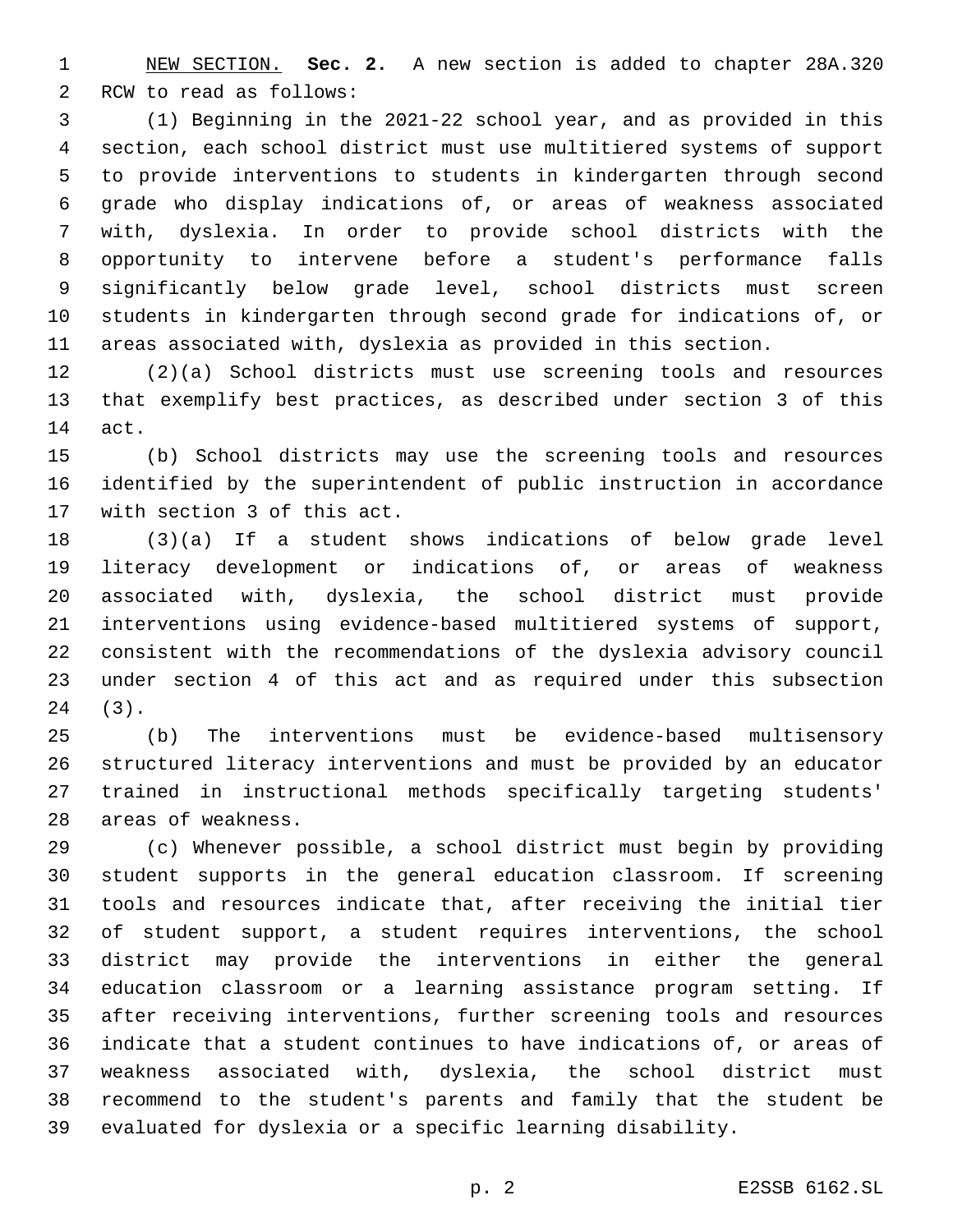(4) For a student who shows indications of, or areas of weakness associated with, dyslexia, each school district must notify the student's parents and family of the identified indicators and areas of weakness, as well as the plan for using multitiered systems of support to provide supports and interventions. The initial notice must also include information relating to dyslexia and resources for parental support developed by the superintendent of public instruction. The school district must regularly update the student's 9 parents and family of the student's progress.

 (5) School districts may use state funds provided under chapter 28A.165 RCW to meet the requirements of this section.

 NEW SECTION. **Sec. 3.** A new section is added to chapter 28A.300 13 RCW to read as follows:

 (1) By September 1, 2019, the superintendent of public instruction, after considering recommendations from the dyslexia advisory council convened under section 4 of this act, must identify screening tools and resources that, at a minimum, meet the following 18 best practices to:

 (a) Satisfy developmental and academic criteria, including considerations of validity and reliability, that indicate typical literacy development or dyslexia, taking into account typical child 22 neurological development; and

 (b) Identify indicators and areas of weakness that are highly predictive of future reading difficulty, including phonological awareness, phonemic awareness, rapid naming skills, letter sound knowledge, and family history of difficulty with reading and language 27 acquisition.

 (2) Beginning September 1, 2019, the superintendent of public instruction must maintain on the agency's web site the list of screening tools and resources identified under this section and must include links to the tools and resources, when available.

 (3) The superintendent of public instruction must review and update the list of screening tools and resources identified under 34 this section as appropriate.

 NEW SECTION. **Sec. 4.** A new section is added to chapter 28A.300 36 RCW to read as follows:

 (1) The superintendent of public instruction shall convene a dyslexia advisory council to advise the superintendent on matters

p. 3 E2SSB 6162.SL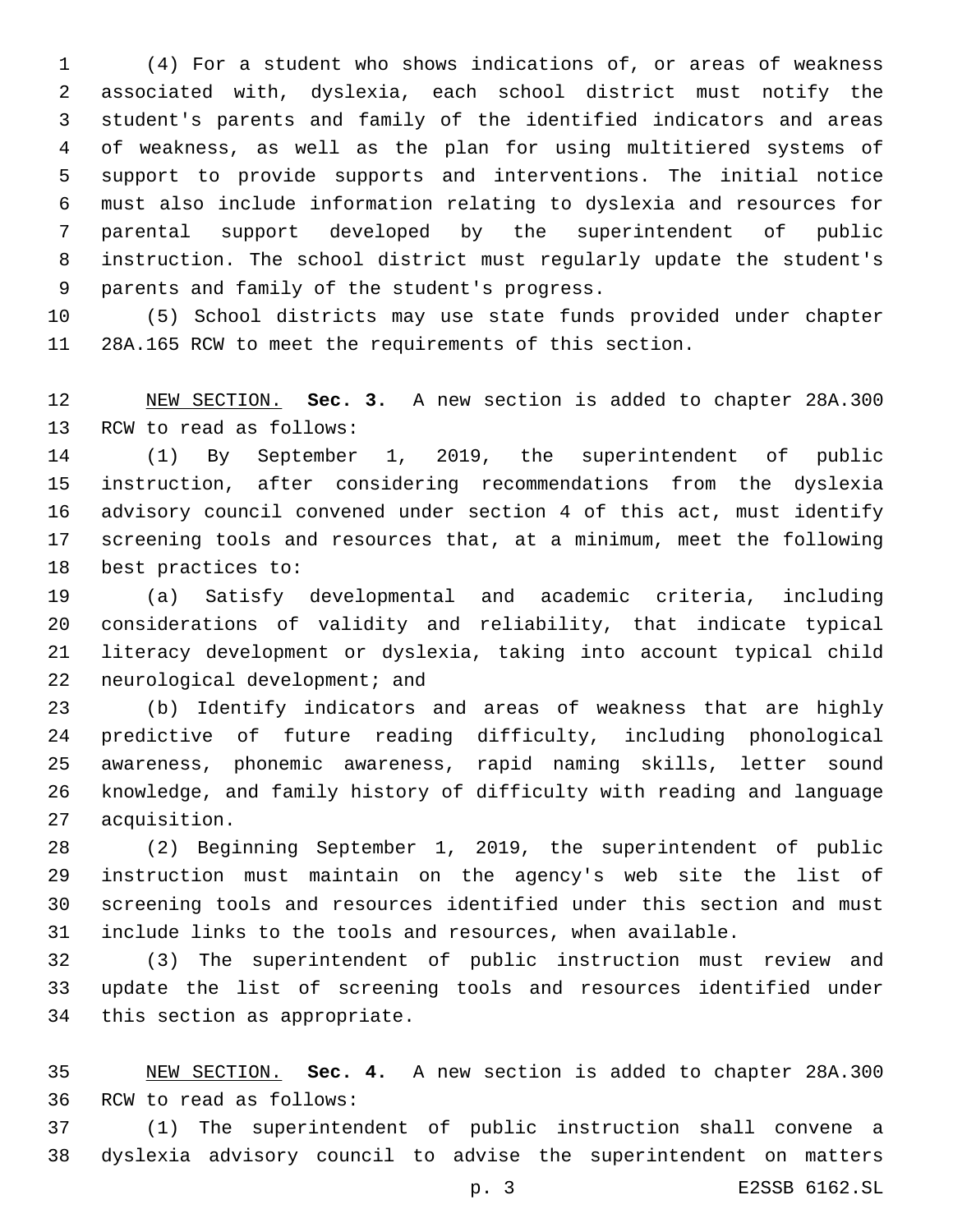relating to dyslexia in an academic setting. The council must include interested stakeholders including, but not limited to, literacy and dyslexia experts, special education experts, primary school teachers, school administrators, school psychologists, representatives of school boards, and representatives of nonprofit organizations with expertise in dyslexia. Members of the council must serve without 7 compensation.

 (2) By June 1, 2019, the council must identify and describe screening tools and resources that satisfy developmental and academic criteria, including considerations of validity and reliability, that indicate typical literacy development or dyslexia, taking into account typical child neurological development, and report this information to the superintendent of public instruction.

 (3) By June 1, 2020, the council must develop recommendations and report to the superintendent of public instruction regarding:

 (a) Best practices for school district implementation of screenings as required under section 2 of this act, including trainings for school district staff conducting the screenings;

 (b) Best practices for using multitiered systems of support to provide interventions as required under section 2 of this act, including trainings for school district staff in instructional methods specifically targeting students' areas of weakness;

 (c) Sample educational information for parents and families related to dyslexia that includes a list of resources for parental support; and

 (d) Best practices to address the needs of students above grade two who show indications of, or areas of weakness associated with, 28 dyslexia.

 (4) By January 15, 2022, the council must review school district implementation of screenings and their use of multitiered systems of support to provide interventions as required under section 2 of this act, and report to the superintendent of public instruction with updates on its recommendations for the best practices and sample educational information required under subsection (3) of this 35 section.

36 (5) This section expires August 1, 2023.

 NEW SECTION. **Sec. 5.** A new section is added to chapter 28A.300 38 RCW to read as follows: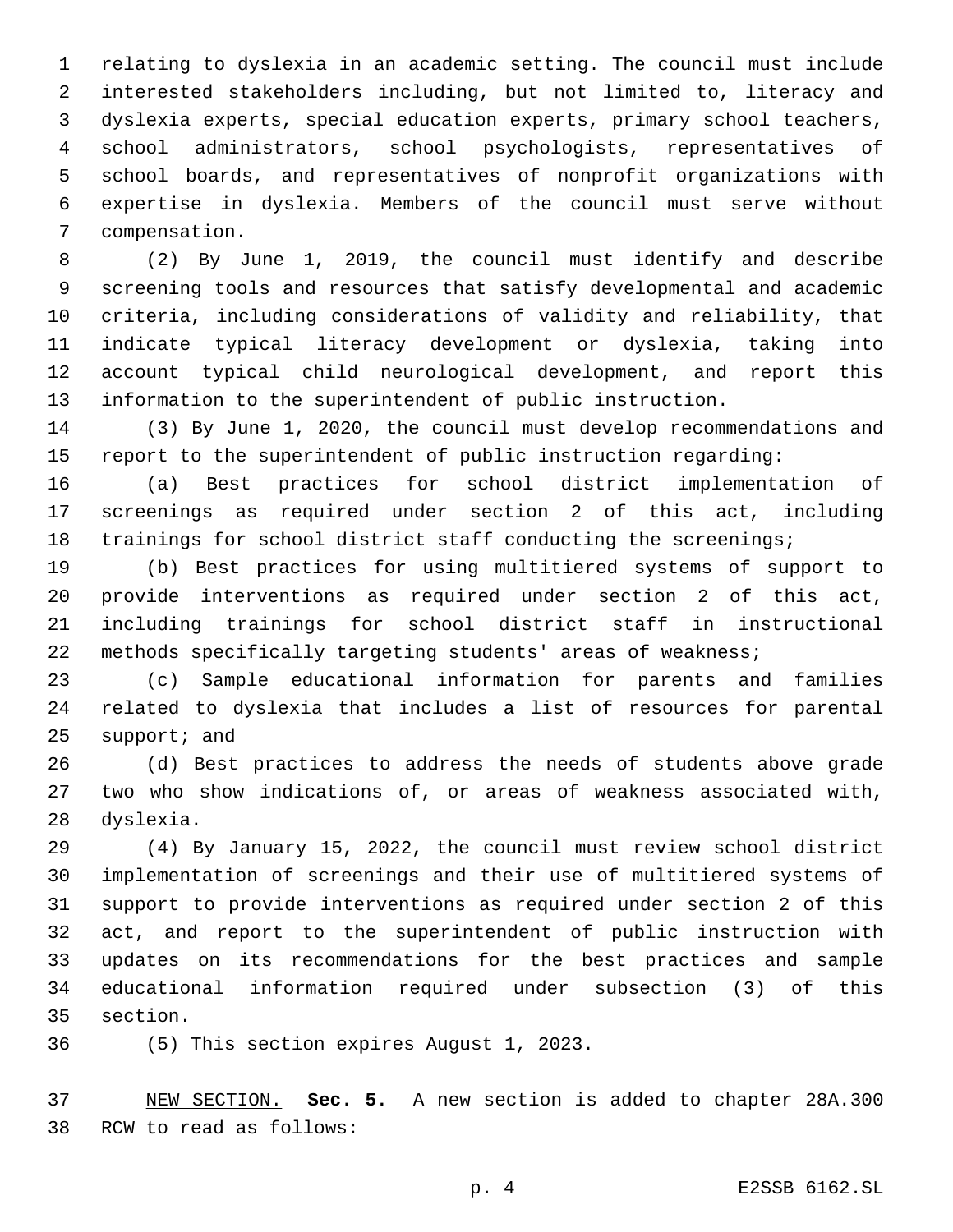(1) By June 1, 2021, the superintendent of public instruction must review the dyslexia advisory council's recommendations required under section 4 of this act and make available to school districts:

 (a) Best practices for school district implementation of screenings as required under section 2 of this act, including trainings for school district staff conducting the screenings;

 (b) Best practices for using multitiered systems of support to provide interventions as required under section 2 of this act, including trainings for school district staff in instructional methods specifically targeting students' areas of weakness;

 (c) Sample educational information for parents and families related to dyslexia that includes a list of resources for parental 13 support; and

 (d) Best practices to address the needs of students above grade two who show indications of, or areas of weakness associated with, 16 dyslexia.

 (2) By February 15, 2022, the superintendent of public instruction must review the dyslexia advisory council's updated report required under section 4 of this act and revise the best practices and sample educational information made available to school districts required under subsection (1) of this section.

 (3) By November 1, 2022, and in compliance with RCW 43.01.036, the superintendent of public instruction must report to the house of representatives and senate education committees with the following 25 information from the 2021-22 school year:

 (a) The number of students: (i) Screened pursuant to section 2 of this act; (ii) with indications of, or areas of weakness associated with, dyslexia identified under section 3 of this act; and (iii) provided interventions pursuant to section 2 of this act;

 (b) Descriptions from school districts of the types of interventions used in accordance with section 2 of this act and rates 32 of student progress, when available; and

 (c) Descriptions from school districts of the issues districts had related to implementing the provisions of section 2 of this act.

 NEW SECTION. **Sec. 6.** A new section is added to chapter 28A.320 36 RCW to read as follows:

 Beginning with the 2018-19 school year, as part of the annual student assessment inventory, school districts that screen students for indicators of, or areas of weakness associated with, dyslexia

p. 5 E2SSB 6162.SL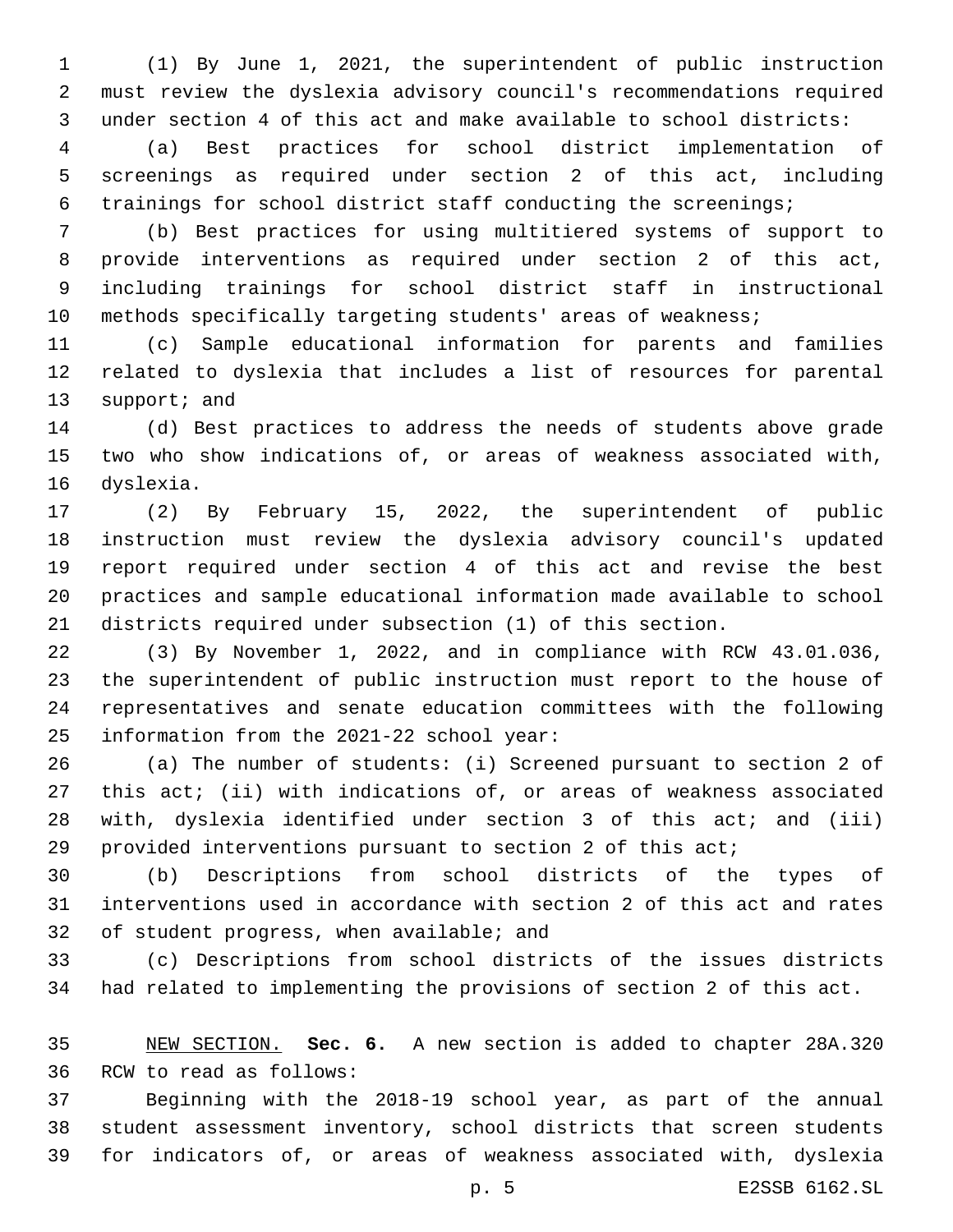must report the number of students and grade levels of the students screened, disaggregated by student subgroups. Each school district must aggregate the school reports and submit the aggregated report to the office of the superintendent of public instruction. The office of the superintendent of public instruction and the dyslexia advisory council convened under section 4 of this act must use this data when developing best practice recommendations in accordance with sections 8 4 and 5 of this act.

 **Sec. 7.** RCW 28A.165.035 and 2016 c 72 s 803 are each amended to 10 read as follows:

 (1) Use of best practices that have been demonstrated through research to be associated with increased student achievement magnifies the opportunities for student success. To the extent they are included as a best practice or strategy in one of the state menus or an approved alternative under this section or RCW 28A.655.235, the following are services and activities that may be supported by the 17 learning assistance program:

(a) Extended learning time opportunities occurring:

19 (i) Before or after the regular school day;

20 (ii) On Saturday; and

21 (iii) Beyond the regular school year;

(b) Services under RCW 28A.320.190;22

 (c) Professional development for certificated and classified 24 staff that focuses on:

(i) The needs of a diverse student population;

 (ii) Specific literacy and mathematics content and instructional 27 strategies; and

 (iii) The use of student work to guide effective instruction and 29 appropriate assistance;

 (d) Consultant teachers to assist in implementing effective instructional practices by teachers serving participating students;

(e) Tutoring support for participating students;

 (f) Outreach activities and support for parents of participating students, including employing parent and family engagement 35 coordinators; and

 (g) Up to five percent of a district's learning assistance program allocation may be used for development of partnerships with community-based organizations, educational service districts, and other local agencies to deliver academic and nonacademic supports to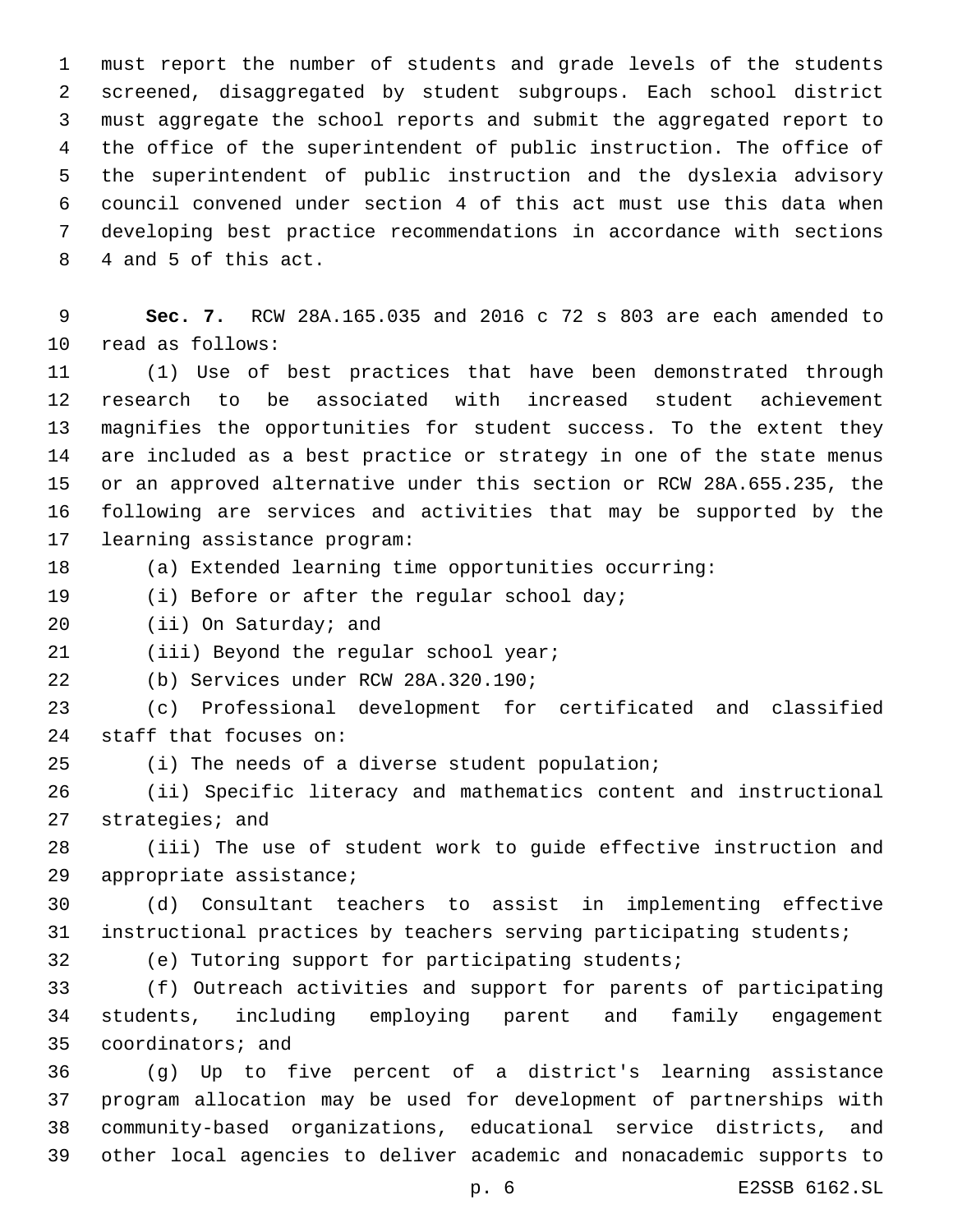participating students who are significantly at risk of not being successful in school to reduce barriers to learning, increase student engagement, and enhance students' readiness to learn. The school board must approve in an open meeting any community-based organization or local agency before learning assistance funds may be 6 expended.

 (2) In addition to the state menu developed under RCW 28A.655.235, the office of the superintendent of public instruction shall convene a panel of experts, including the Washington state institute for public policy, to develop additional state menus of best practices and strategies for use in the learning assistance program to assist struggling students at all grade levels in English language arts and mathematics and reduce disruptive behaviors in the classroom. The office of the superintendent of public instruction shall publish the state menus by July 1, 2015, and update the state 16 menus by each July 1st thereafter.

 (3)(a) Beginning in the 2016-17 school year, except as provided in (b) of this subsection, school districts must use a practice or strategy that is on a state menu developed under subsection (2) of 20 this section or RCW 28A.655.235.

 (b) Beginning in the 2016-17 school year, school districts may use a practice or strategy that is not on a state menu developed under subsection (2) of this section for two school years initially. If the district is able to demonstrate improved outcomes for participating students over the previous two school years at a level commensurate with the best practices and strategies on the state menu, the office of the superintendent of public instruction shall approve use of the alternative practice or strategy by the district for one additional school year. Subsequent annual approval by the superintendent of public instruction to use the alternative practice or strategy is dependent on the district continuing to demonstrate increased improved outcomes for participating students.

 (c) Beginning in the 2016-17 school year, school districts may enter cooperative agreements with state agencies, local governments, or school districts for administrative or operational costs needed to provide services in accordance with the state menus developed under 37 this section and RCW 28A.655.235.

 (4) School districts are encouraged to implement best practices and strategies from the state menus developed under this section and 40 RCW 28A.655.235 before the use is required.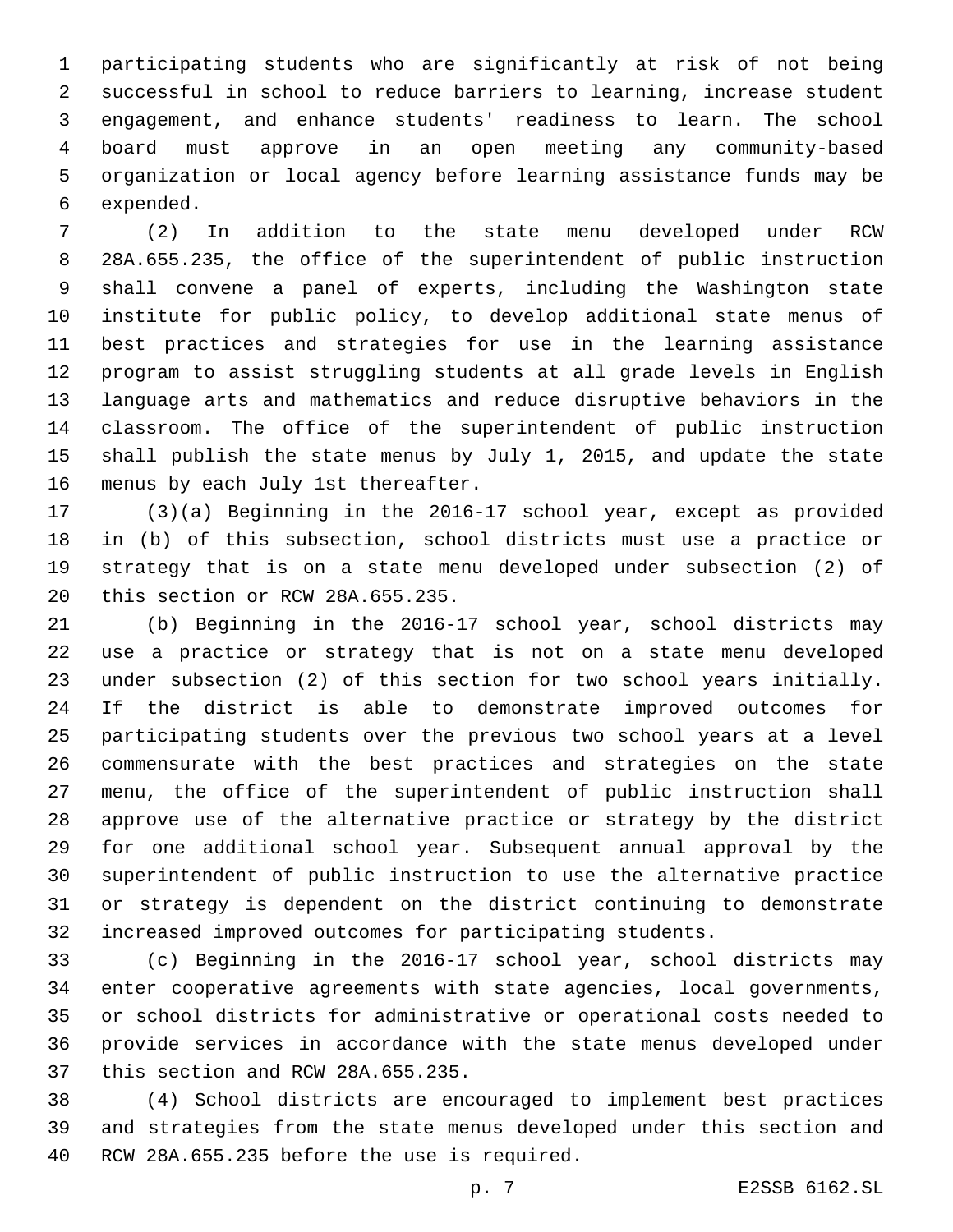(5) School districts may use learning assistance program 2 allocations to meet the screening and intervention requirements of section 2 of this act, even if the student being screened or provided with supports is not eligible to participate in the learning assistance program. The learning assistance program allocations may also be used for school district staff trainings necessary to implement the provisions of section 2 of this act.

 NEW SECTION. **Sec. 8.** A new section is added to chapter 28A.300 9 RCW to read as follows:

 (1) The superintendent of public instruction may adopt rules to implement sections 1 through 6 of this act and RCW 28A.165.035.

 (2) The rules may include, but are not limited to, the following: (a) A timeline for school districts and charter schools to implement the screenings required under section 2 of this act;

(b) The frequency of conducting the screenings;

 (c) Best practices for identifying screening tools and resources 17 in accordance with section 3 of this act;

18 (d) Training for school district staff conducting the screenings; 19 and

 (e) The members and scope of work for the dyslexia advisory 21 council convened under section 4 of this act.

 **Sec. 9.** RCW 28A.710.040 and 2016 c 241 s 104 are each amended to 23 read as follows:

 (1) A charter school must operate according to the terms of its charter contract and the provisions of this chapter.

(2) A charter school must:26

 (a) Comply with local, state, and federal health, safety, parents' rights, civil rights, and nondiscrimination laws applicable to school districts and to the same extent as school districts, including but not limited to chapter 28A.642 RCW (discrimination prohibition) and chapter 28A.640 RCW (sexual equality);

 (b) Provide a program of basic education, that meets the goals in RCW 28A.150.210, including instruction in the essential academic learning requirements, and participate in the statewide student assessment system as developed under RCW 28A.655.070;

 (c) Comply with the screening and intervention requirements under section 2 of this act;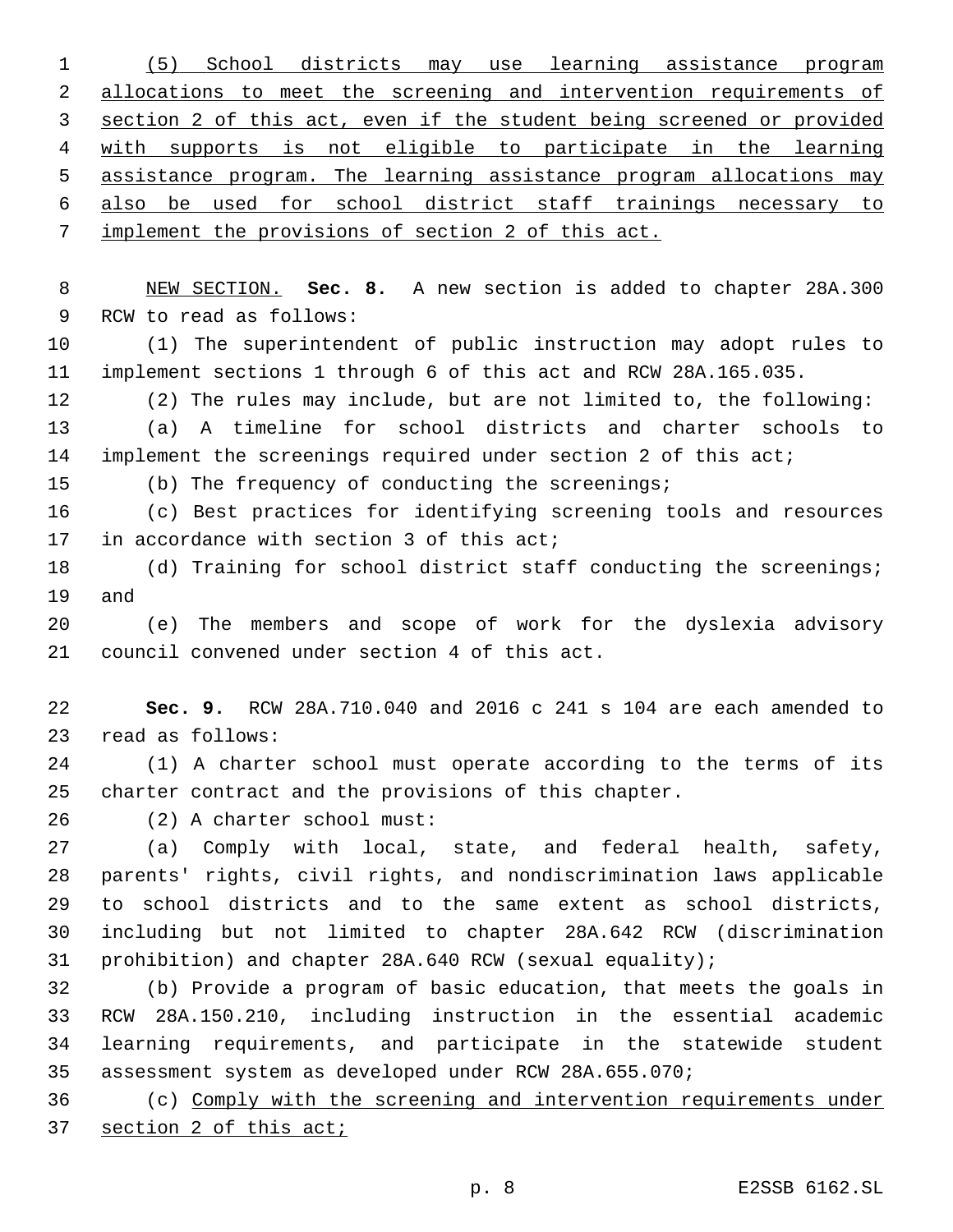(d) Employ certificated instructional staff as required in RCW 28A.410.025. Charter schools, however, may hire noncertificated instructional staff of unusual competence and in exceptional cases as specified in RCW 28A.150.203(7);4

 (( $\left(\frac{d}{d}\right)$ ) (e) Comply with the employee record check requirements in 6 RCW 28A.400.303;

 (( $\left( +e \right)$ )) (f) Adhere to generally accepted accounting principles and be subject to financial examinations and audits as determined by the state auditor, including annual audits for legal and fiscal 10 compliance;

11  $((\text{+f-}))(q)$  Comply with the annual performance report under RCW 12 28A.655.110;

13  $((\frac{1}{2})^n)(h)$  Be subject to the performance improvement goals 14 adopted by the state board of education under RCW 28A.305.130;

 $((+h))$  (i) Comply with the open public meetings act in chapter 42.30 RCW and public records requirements in chapter 42.56 RCW; and

17  $((\overrightarrow{i}))(j)$  Be subject to and comply with legislation enacted after December 6, 2012, that governs the operation and management of 19 charter schools.

 (3) Charter public schools must comply with all state statutes and rules made applicable to the charter school in the school's charter contract, and are subject to the specific state statutes and rules identified in subsection (2) of this section. For the purpose of allowing flexibility to innovate in areas such as scheduling, personnel, funding, and educational programs to improve student outcomes and academic achievement, charter schools are not subject to, and are exempt from, all other state statutes and rules applicable to school districts and school district boards of directors. Except as provided otherwise by this chapter or a charter contract, charter schools are exempt from all school district 31 policies.

 (4) A charter school may not engage in any sectarian practices in its educational program, admissions or employment policies, or operations.34

 (5) Charter schools are subject to the supervision of the superintendent of public instruction and the state board of education, including accountability measures, to the same extent as other public schools, except as otherwise provided in this chapter.

> Passed by the Senate March 6, 2018. Passed by the House March 1, 2018.